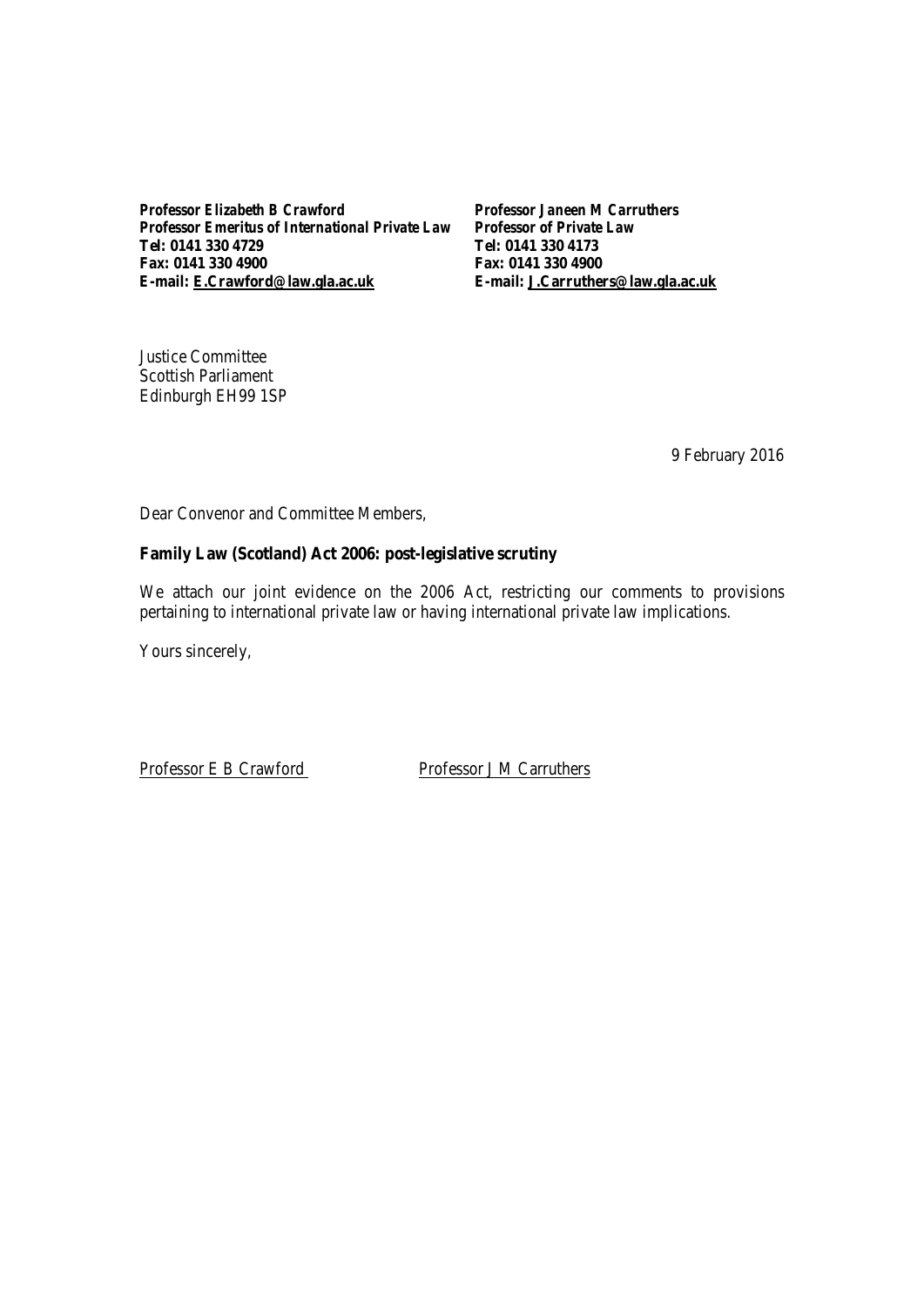#### **SCOTTISH PARLIAMENT – JUSTICE COMMITTEE**

## **FAMILY LAW (SCOTLAND) ACT 2006**

**Evidence of Professor Elizabeth B. Crawford, Professor Emeritus of International Private Law and Professor Janeen M. Carruthers, Professor of Private Law, University of Glasgow**

Our evidence is restricted to provisions of the 2006 Act pertaining to international private law or having international private law implications.

#### **Section 2 – Void Marriages**

Section 38(2) of the 2006 Act directs the question whether a person has consented to enter into a marriage to the law of the domicile of that person immediately before the marriage. While this provision made clear the rule in the general case, the inclusion in section 2 of a particular rule concerning void marriages (inserted as s.20A of the Marriage (Scotland) Act 1977) represented an attempt to address a problem which had troubled the Scots courts in this area.

Insofar as section 2 introduced a mandatory provision of the *lex loci celebrationis*, where the *lex loci* is Scottish, it was, and continues to be, a welcome measure. Given the absence of reported case law on the interpretation and operation of the section, it is difficult to comment further. It is reasonable to infer that the problem demonstrated in *Hakeem v Hussain*, 2003 S.L.T. 515 (on appeal, sub nom. *SH v KH*, 2005 S.L.T. 1025) has been addressed effectively.

# **Section 15 – Postponement of decree of divorce where religious impediment to remarry exists**

Section 15, making provision for Scotland equivalent to the Divorce (Religious Marriages) Act 2002 for England and Wales, was, and continues to be, a welcome measure.

#### **Section 19 – Special destinations: revocation on divorce or annulment**

We note that section 19 has been repealed by section 2 ("Effect of divorce, dissolution or annulment on special destination") of the Succession (Scotland) Act 2016.

# **Section 21 – Abolition of status of illegitimacy; and Section 41 – Effect of parents' marriage in determining status to depend on law of domicile**

Section 21 purported to abolish the status of illegitimacy. Section  $21(2)(a)$  enacts a substitution in the Law Reform (Parent and Child) (Scotland) Act 1986 (s.1: legal equality of children) in the following words: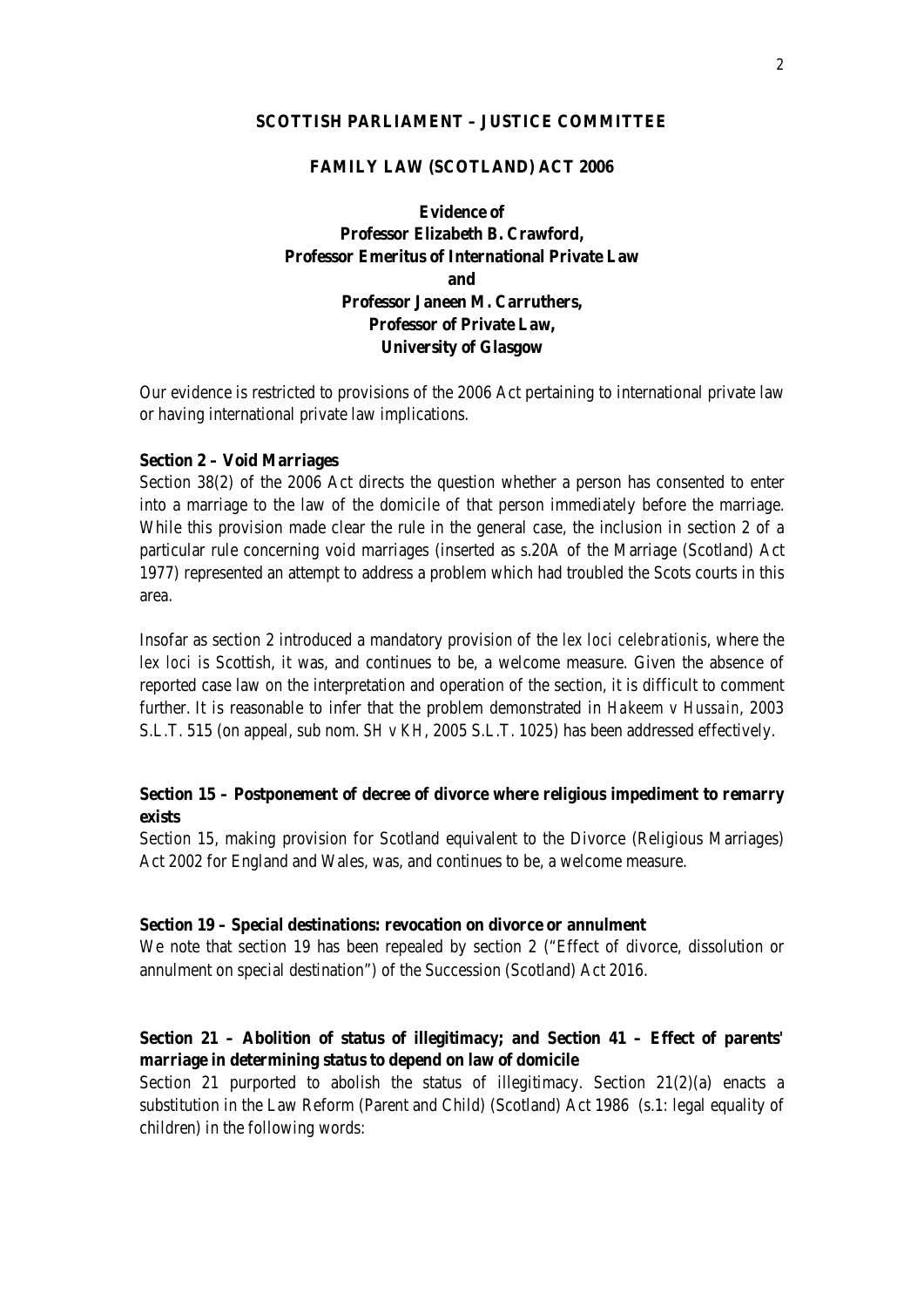"No person whose status is governed by Scots law shall be illegitimate; and accordingly the fact that a person's parents are not or have not been married to each other shall be left out of account in—

- (a) determining the person's legal status; or
- (b) establishing the legal relationship between the person and any other person."

This begs the question of *when* a person's status is governed by Scots law. There is a mutually dependent relationship between domicile and status, domicile being ascribed at birth according to status, but (until the advent of the 2006 Act in Scotland, and still in England) the status of the individual being required to be identified before domicile can be ascribed. Identification of domicile of origin depended upon legitimacy, but, as domicile of origin determined status, legitimacy depended upon domicile. There was, therefore, a problem of circularity of reasoning.

Since, in terms of section 22 of the 2006 Act, the domicile of a child at birth must be ascribed by a Scots court according to the rules contained therein, and not according to status as having been born inside marriage or not, one must conclude that if, in terms of s.22, a child's domicile is Scots, his status cannot be one of illegitimacy.

But if, by s.22, his domicile is found to be other than Scots, his status must be determined by that other personal law, which yet may contain a distinction between legitimate and illegitimate. The 2006 Act, in section 41, acknowledges this in providing that any question arising as to the effect on a person's status of  $-$  (a) the person's parents being, or having been, married to each other; or (b) the person's parents not being, or not having been, married to each other, shall be determined by the law of the country in which the person is domiciled at the time at which the question arises.

Whether the status of illegitimacy by a foreign legal system (such as the law of a title<sup>[1](#page-2-0)</sup> or the *lex situs* of immoveable property) would be found to be against Scots public policy would depend upon the matter being capable of being raised in a Scots forum, and upon the context in which the matter arose. The very existence of section 41 suggests that a foreign status of illegitimacy, per se, would not offend Scots public policy.

## **Section 22 – Domicile of persons under 16**

Section 22 was enacted to assist in the fulfilment of one of the aims of the 2006 Act, namely, the removal from the law of Scotland of the status of illegitimacy. In Scots law, there could no longer be a link between a child's domicile and the marital status of his/her parents.

There has been no reported case on the interpretation and operation of section 22. Even so, a flaw in the provision is that the Act makes no reference to the terms "domicile of origin" and "domicile of choice", which are pivotal concepts in the law of domicile. Section 22 is an ad hoc statutory incursion into the framework of the domicile rules, and silence about the place of 'under-16 domicile' in the general scheme of domicile rules is damaging to their coherence. Legislating under the heading "Domicile of persons under 16", without

<span id="page-2-0"></span><sup>&</sup>lt;sup>1</sup> Preserved by Family Law (Scotland) Act 2006 (Commencement, Transitional Provisions and Savings) Order 2006 (SSI 2006/212), art.11.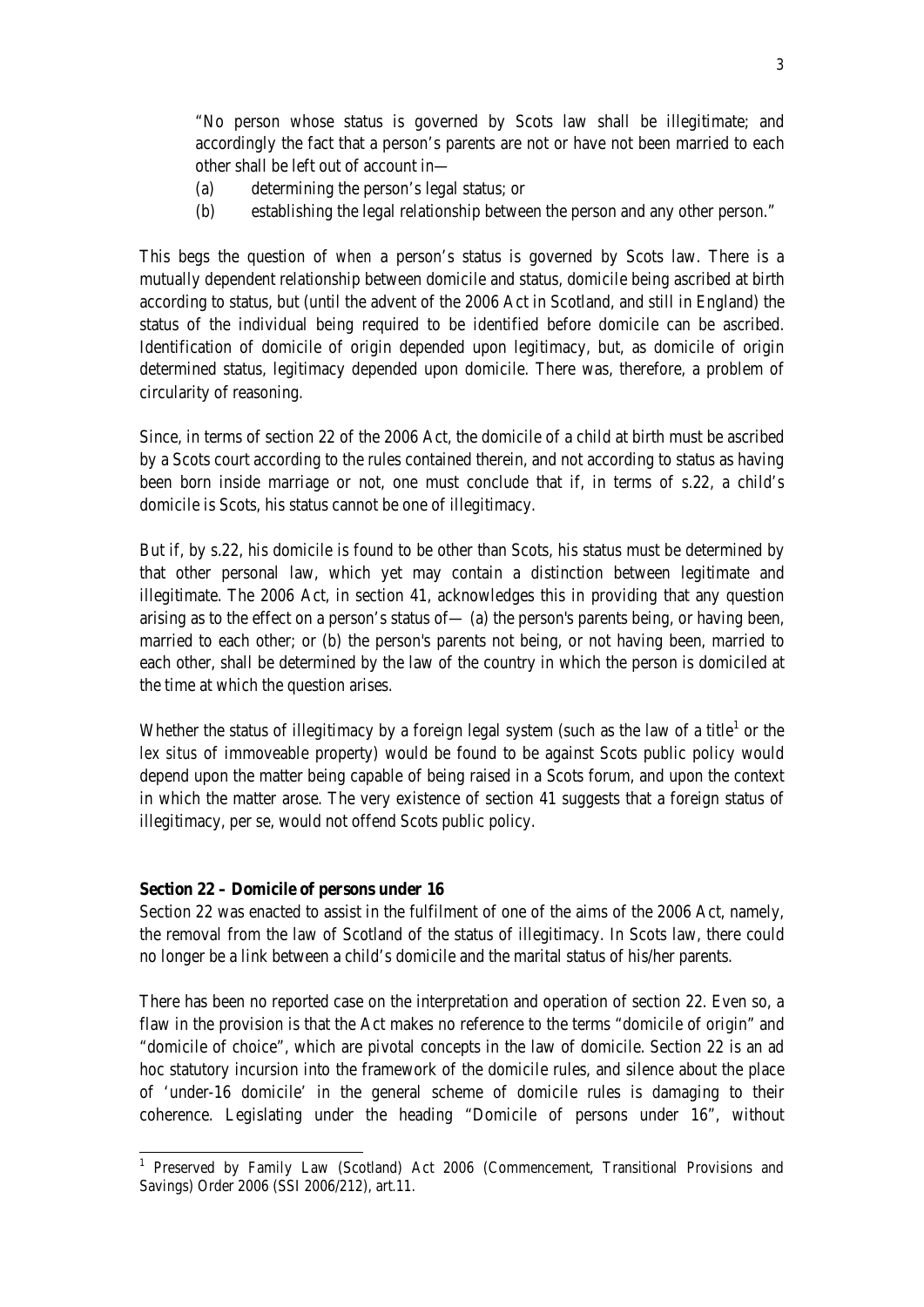appreciating the potential repercussions of the provision on the ascertainment of domicile at subsequent points in an individual's life, was ill-advised.

A second criticism is that the Act does not make plain the time at which the section 22 rule is to take effect. Does it apply (in cases litigated from its date of commencement - 4 May 2006 forward), to regulate the domiciles only of those persons who, at the date of coming into force of the Act, were under 16 and those at that date not yet born? Or does it apply equally to determine the ultimate domicile of an octogenarian *propositus* who dies after commencement of the Act? The point is yet untested and ought to be clarified.

## **Section 25 – Meaning of "cohabitant" in sections 26 to 29**

The Act, in sections  $25 - 30$ , introduced a set of rules which provide for cohabitants certain property rights during and at the termination of cohabitation.

The statutory meaning of "cohabitant", as enacted, was as follows: either member of a couple consisting of (a) a man and a woman who are (or were) living together as if they were husband and wife; or (b) two persons of the same sex who are (or were) living together as if they were civil partners. By section 4(2) and (3) of the Marriage and Civil Partnership (Scotland) Act 2014, section 25(1)(a) of the 2006 Act must be read now as extending equally to two people of the same sex who are (or were) living together as if they were married to each other.

These notable changes in domestic family law have the potential to generate conflict of laws problems, but in general sections 25–30 are "conflict of laws blind", except as regards section 29 (see below). It is implicit that application may be made for the rights provided for in the Act whenever Scots law is the *lex causae*. However, since generally the Act contains no jurisdiction or choice of law rules with regard to *de facto* cohabitation, it remains uncertain, e.g. which law governs an individual's legal capacity to attain the status of cohabitant, or indeed when Scots law is to be considered the *lex causae*. An essential antecedent question, not addressed in the Act, is in what circumstances the Scottish courts have jurisdiction to rule on these matters in the first place.

What arguments might a party approaching the Scots court deploy to persuade the court that a law other than Scots law should apply, assuming such other law is furnished with rules containing property rights for cohabitants? Arguably, the starting point might be that Scots law is the governing law where the parties have, or last had, their principal place of cohabitation in Scotland, i.e. a simple territorial basis akin to the "matrimonial domicile". There is a strong argument for application, by the court of the country in which the parties cohabit, of the law of that country to the property and financial consequences of *de facto* cohabitation. Presumably that law also would determine when, and in what circumstances, such cohabitation is deemed to have ceased.

It is unfortunate, therefore, that, with the exception of section 29, this set of provisions for cohabitants lacks any indication of its applicability in cross-border terms.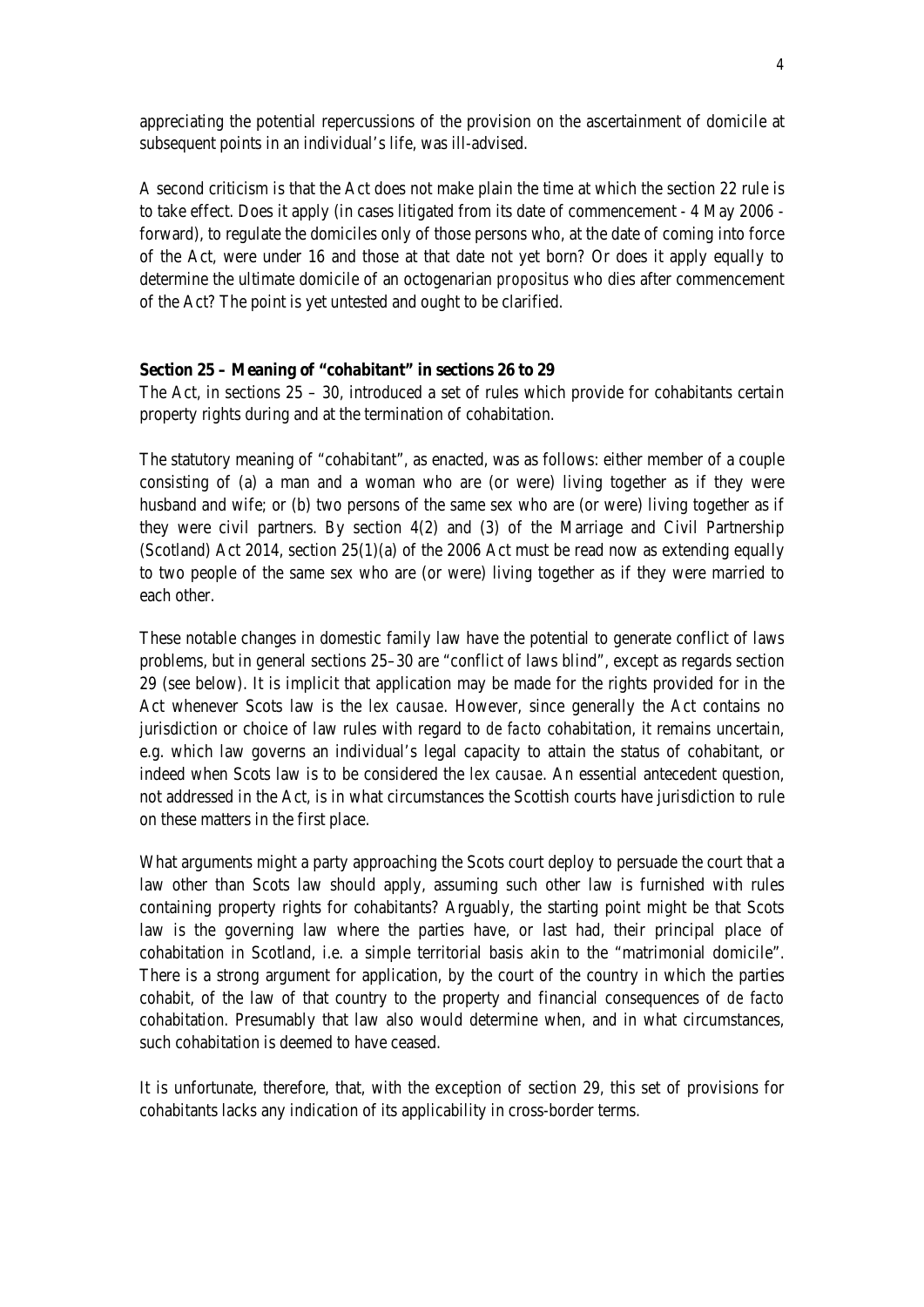#### **Section 29 – Application to court by survivor for provision on intestacy**

This provision, unlike section 28, has the merit of specifying a choice of law connecting factor, namely, that for an application to be made for succession rights under the Act the deceased cohabitant must have been domiciled in Scotland at death.

The Sheriff Principal decided in *Kerr v Mangan*,<sup>[2](#page-4-0)</sup> upon the interpretation of section 29, that while it "innovates" on the manner in which the estate of a deceased cohabitant falls to be distributed, it ought to be read against the background of the Succession (Scotland) Act 1964, and in accordance with existing principles of international private law. Therefore, "references to the 'net intestate estate' of the deceased … ought to be interpreted as meaning the net intestate estate that is to devolve according to Scots law including Scots private international law ...".<sup>[3](#page-4-1)</sup> Hence 'net intestate estate' for the purpose of the 2006 Act did not extend to immoveable property situated *outside* Scotland. The argument of counsel for the appellant that section 29 of the 2006 Act did not fall to be applied as part of the Scots law of succession, but rather was an independent and novel scheme, covering all the estate of the deceased wherever situate, failed to convince the court. The court's decision is consistent with Scots conflict of laws principles in property and succession.

**Section 37 – Jurisdiction: actions for declarator of recognition of certain foreign decrees** This continues to be an appropriate provision for use where there is doubt as to the validity in Scotland of a foreign, non-EU consistorial judgment.

### **Section 38 – Validity of marriages**

*Formal validity of marriage:* section 38(1) is a statutory crystallisation of the pre-existing common law, and to that extent is unexceptionable. However, one reported case in the period since 2006, namely,  $A \, v \, K$ <sup>[4](#page-4-2)</sup> has shown that occasionally there may be difficulty in applying the '*lex loci celebrationis*' rule. The case concerned the formal validity of a marriage purportedly concluded by telephone between parties, one of whom was in Scotland and the other in Pakistan. Lord Stewart in the Outer House of the Court of Session, refusing a declarator of nullity, took the view that the marriage took place wholly in Pakistan.<sup>[5](#page-4-3)</sup>

In such an unusual 'dual locality' case, we suggest that the choice of law rule should be one of cumulative application, in the same way as occurs with regard to the essential validity of marriage *per* section 38(2) of the 2006 Act. Such an approach, which we have recommended elsewhere, [6](#page-4-4) was commended in England in *SB v The Secretary of State for Work and Pensions (BB)*. [7](#page-4-5)

<span id="page-4-0"></span><sup>&</sup>lt;sup>2</sup> 2013 S.L.T. (Sh.Ct.) 102. Affirmed by the Court of Session at 2015 S.C. 17.<br><sup>3</sup> Ibid, para.23 *per* Sheriff Principal RA Dunlop QC.<br><sup>4</sup> 2011 S.L.T. 873.<br><sup>5</sup> [58].

<span id="page-4-2"></span><span id="page-4-1"></span>

<span id="page-4-4"></span><span id="page-4-3"></span> $6$  E.B.Crawford and J.M.Carruthers, 'Dual locality events: marriage by telephone' 2011 SLT (News) 227-234; and E.B.Crawford and J.M.Carruthers, *International Private Law – A Scots Perspective*, 4<sup>th</sup> edition (2015), W.Green, para 11-21.<br><sup>7</sup> [2014] UKUT 0495 (AAC), at [40]. See also the decision of the Court of Appeal in *KC v City of* 

<span id="page-4-5"></span>*Westminster Social and Community Services Department* [2008] EWCA Civ 198, where a marriage ceremony was conducted by telephone call between one party (a British national of Bangladeshi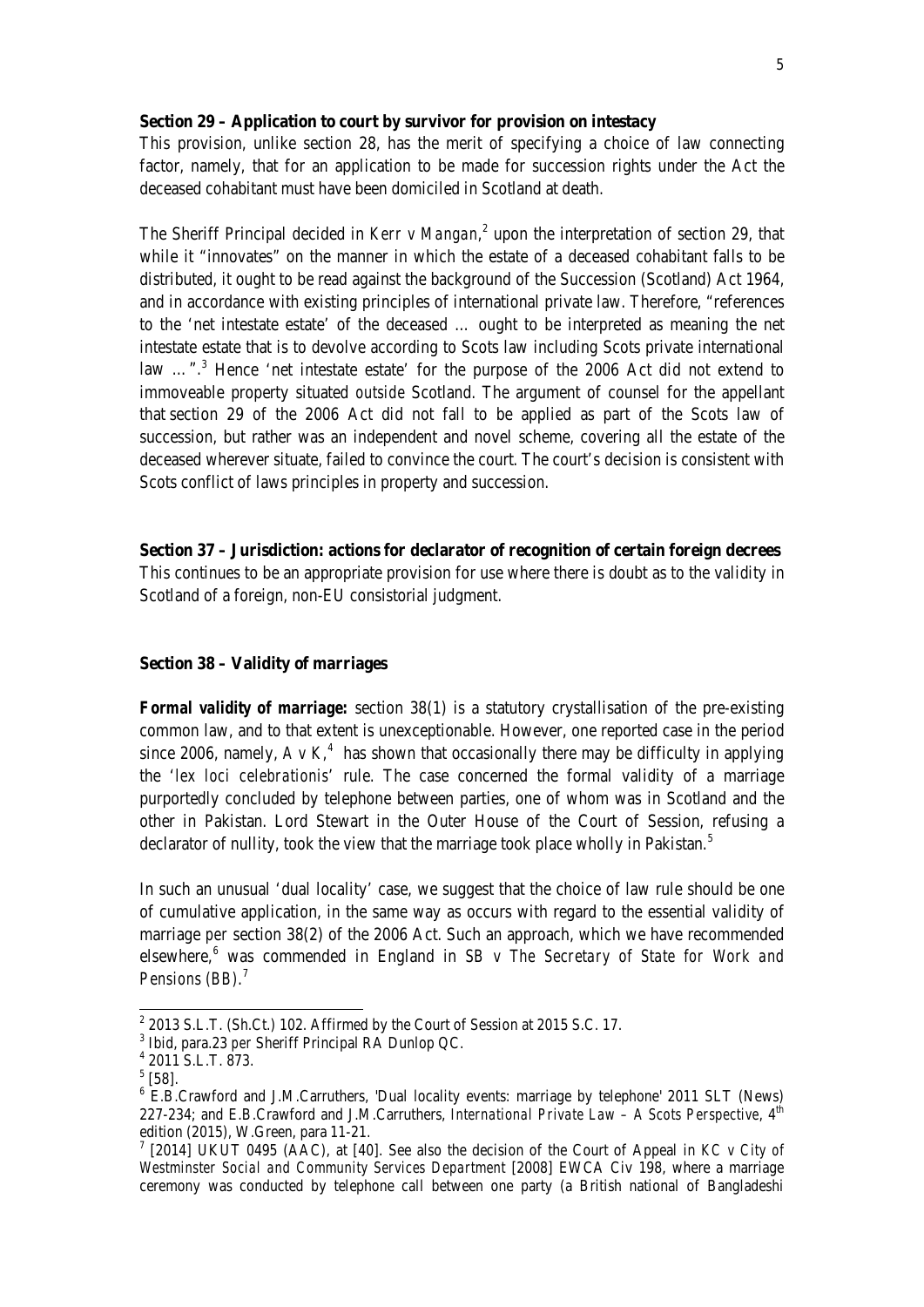*Essential validity of a marriage:* section 38(2)(a), in stating that the question whether a person who enters into a marriage had capacity to enter into it shall be determined by the law of the place where, immediately before the marriage, that person was domiciled, affirms in statutory form the common law approach. In so doing, it appears to exclude the possibility in Scotland of advancing an alternative argument on choice of law (the 'intended matrimonial home theory' or 'common law exception') which might produce an *in favorem matrimonii* result where application of the dual domicile theory would yield a negative, i.e. a finding of lack of capacity on the part of either or both parties. No cases have been reported on the operation of section 38(2), and so it may be conjectured that the fixed nature of the rule is not causing difficulty in practice.

**Third party consent to marriage:** section 38(5). There are no reported cases concerning section 38(5). Issues of parental consent to underage marriage now are practically unknown, but the statutory rule – though convoluted in its terms – probably should remain.

#### **Section 39 – Matrimonial property**

-

Scots applicable law rules of matrimonial property were placed on a legislative footing by section 39. The need for this was not pressing (and insofar as we know, there have been no reported cases concerning section 39). The drafting of the section is unclear in various places.

The first point to be made is that the provision admits only at the end (section  $39(6)(b)$ ) that the rules in section 39 are subject to the spouses' contrary agreement. It is, therefore, apparent that these rules do not trump private marriage contract provisions. It is assumed that the provisions contained in section 39 are subject also to rights which have vested under a statutory scheme (though it has to be conceded that the Act nowhere makes such a specific assertion). It would be clearer if the rule admitted in the opening clause that the provisions contained in section 39 are subject to contrary private agreement or vested statutory provisions.

By section 39(2), the rights of spouses to each other's moveable property arising by virtue of the marriage shall be determined by the law of the common domicile. The relevant time at which domicile is to be ascertained is not specified: is the reference to the domicile of the spouses at the date of acquisition of the property in question, or to the immediate post-nuptial domicile? For sake of clarity, a *tempus inspiciendum* (i.e. the time at which domicile is relevant) ought to be specified.

Section 39(3), in our view, is unclear. By section 39(3), where the parties are domiciled in different countries (when?), the spouses shall be taken to have the same rights in each other's moveable property arising by virtue of the marriage as they had immediately before the marriage (by which law?). This obscure provision is subject also to the provision on vested rights contained in section 39(5). It may mean that the parties are to be taken to have adopted

descent, and an English domiciliary) and the second party, a woman of presumed Bangladeshi domicile. For the purposes of the case, the marriage was accepted to have taken place in Bangladesh, by the law of which it was formally valid.